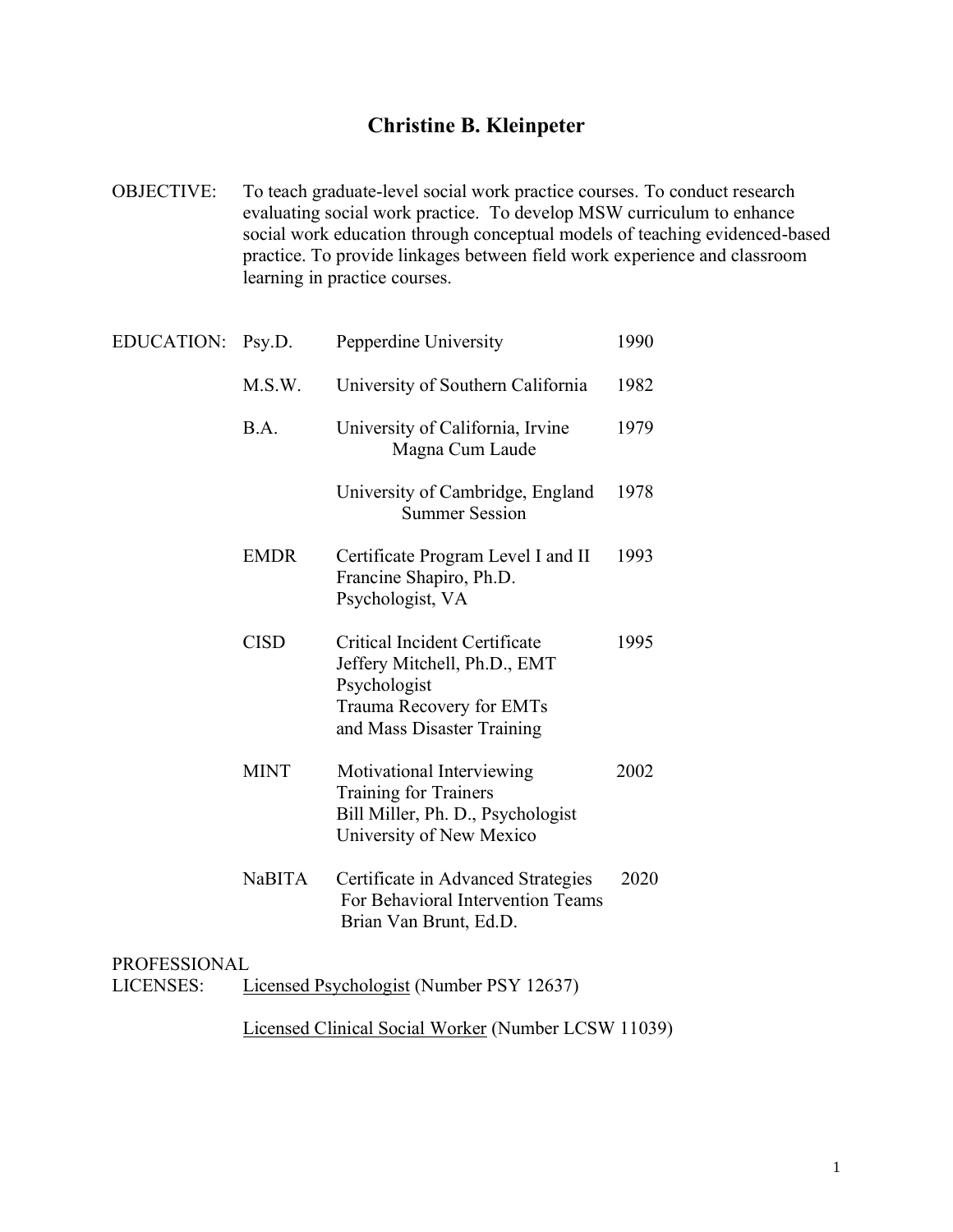## **TEACHING**

EXPERIENCE: Professor (2006-present) California State University, Long Beach, School of Social Work. Teaching MSW students in human behavior and social work practice courses, utilizing interactive television and web-enhanced teaching methods. Curriculum development for Advanced Social Work Practice course and Psychopathology elective course in the MSW program. Member or Chair of the Research, Practice, Distance Education, Children and Youth Concentration, and Human Behavior school committees. Served as Chair or member of the Retention, Tenure, and Promotion Committee, Personnel Committee, and Strategic Planning Committee.

> Associate Professor (2002-2006) California State University, Long Beach, CA. Taught MSW students in human behavior and social work practice courses, utilizing interactive television and web-enhanced teaching methods. Coordinated the distance education program (2000-2003) and served as chair of the practice sequence (2002-2003). Member of the research, practice, curriculum, awards, and continuing education departmental committees (2002- 2006). Served as the Secretary of the Long Beach Chapter of the National Association of Social Workers (2002-2004). Served as the Associate Director and Coordinator of Academic Programs in the School of Social Work (2003- 2006).

> Assistant Professor (1999- 2001) California State University, Long Beach, CA. Taught MSW and BASW students in human behavior and social work practice courses. Coordinated the distance education program and served as chair of the human behavior sequence (2000-2001). Served as a member of the research, practice, curriculum, and continuing education departmental committees. Served on the University Graduate Council (2000-2001).

> Full-Time Lecturer (1994 to 1999) California State University, Long Beach, CA. Teaching M.S.W. students human behavior and social work practice courses. Serving as a thesis advisor to M.S.W. students. Participating member of the research committee and the practice sequence committee. Teaching by compressed video technology rural M.S.W. students.

Adjunct Professor (1991 to 1994) Pacific Christian College, Fullerton, CA. Teaching M.F.T. clinical courses: group therapy, family therapy, adolescent psychology, and practicum classes.

Adjunct Professor (1992 to 1995) Pepperdine University, Irvine, CA. Teaching M.F.T. courses in human development, group dynamics, theories of family therapy.

Part-time Lecturer (1992 to 1993) California State University, Long Beach, School of Social Work. Teaching human behavior and social work practice courses in the MSW program.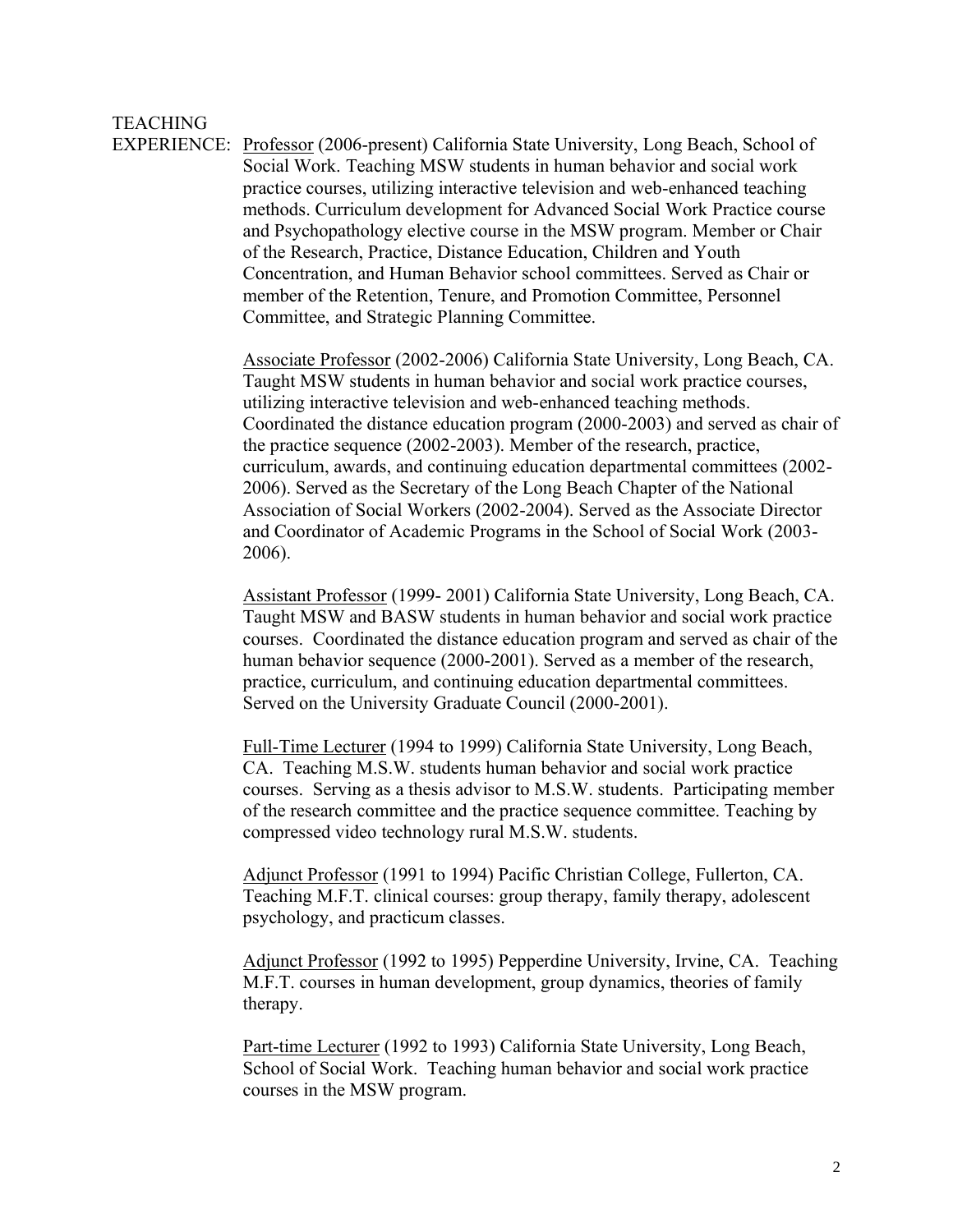## CLINICAL EXPERIENCE:

Clinical Psychologist (1992 to 1995) Curtis C. Rouanzoin, Ph.D. and Associates, Fullerton, CA. Outpatient individual and family therapy. Served as an Employee Assistance Program Affiliate providing evaluation and referral services to psychiatric and substance abuse populations.

Clinical Case Manager (1993 to 1994) Value Behavioral Health (formerly PRefereed Health Care) Irvine, CA. Case management of psychiatric and substance abuse cases in hospital, outpatient, and residential treatment facilities. Triage and disposition of EAP cases. Monitoring referrals, management and human resources consultation.

Licensed Clinical Social Worker. (1986 to 1992) Curtis C. Rouanzoin, Ph.D. and Associates, Fullerton, CA. Developed and implemented adult aftercare program for Brea Hospital Neuropsychiatric Center. Facilitated women's issues inpatient groups. Supervision of M.F.T. interns. Treated inpatient and outpatient populations with a wide variety of psychiatric disorders.

Licensed Clinical Social Worker. (1984 to 1986) Psy Clinic, Santa Ana, CA. Psychotherapy with both inpatient and outpatient populations: specializing in adolescent and eating disorders. Individual, marital, and family therapy.

Adolescent Counselor (1982 to 1984) Brea Hospital Neuropsychiatric Center, Brea, CA. Facilitated adolescent groups, multiple family groups, and social skills classes. Coordinated individual treatment planning and placement. Developed and implemented a behavioral point system for an adolescent hospital unit treating youth experiencing a wide range of behavioral disorders.

Psychology Intern (1989 to 1990) Pacific Counseling Center, Fullerton, CA. Conducted outpatient psychotherapy with children, adolescents, and adults. Psychological testing, individual and family therapy.

Psychology Intern (1988 to 1989) Family Service of Riverside, Riverside, CA. Conducted outpatient psychotherapy with children and families. Emphasis on foster children placed with Riverside county.

Psychology Intern (1987 to 1988) Curtis C. Rouanzoin, Ph.D. and Associates, Fullerton, CA. Treated hospitalized adolescents and adults in individual, group and family therapy.

Psychiatric Social Work Intern (1981 to 1982) Community Family Guidance Center, Hawaiian Gardens, CA. Conducted therapy sessions for children and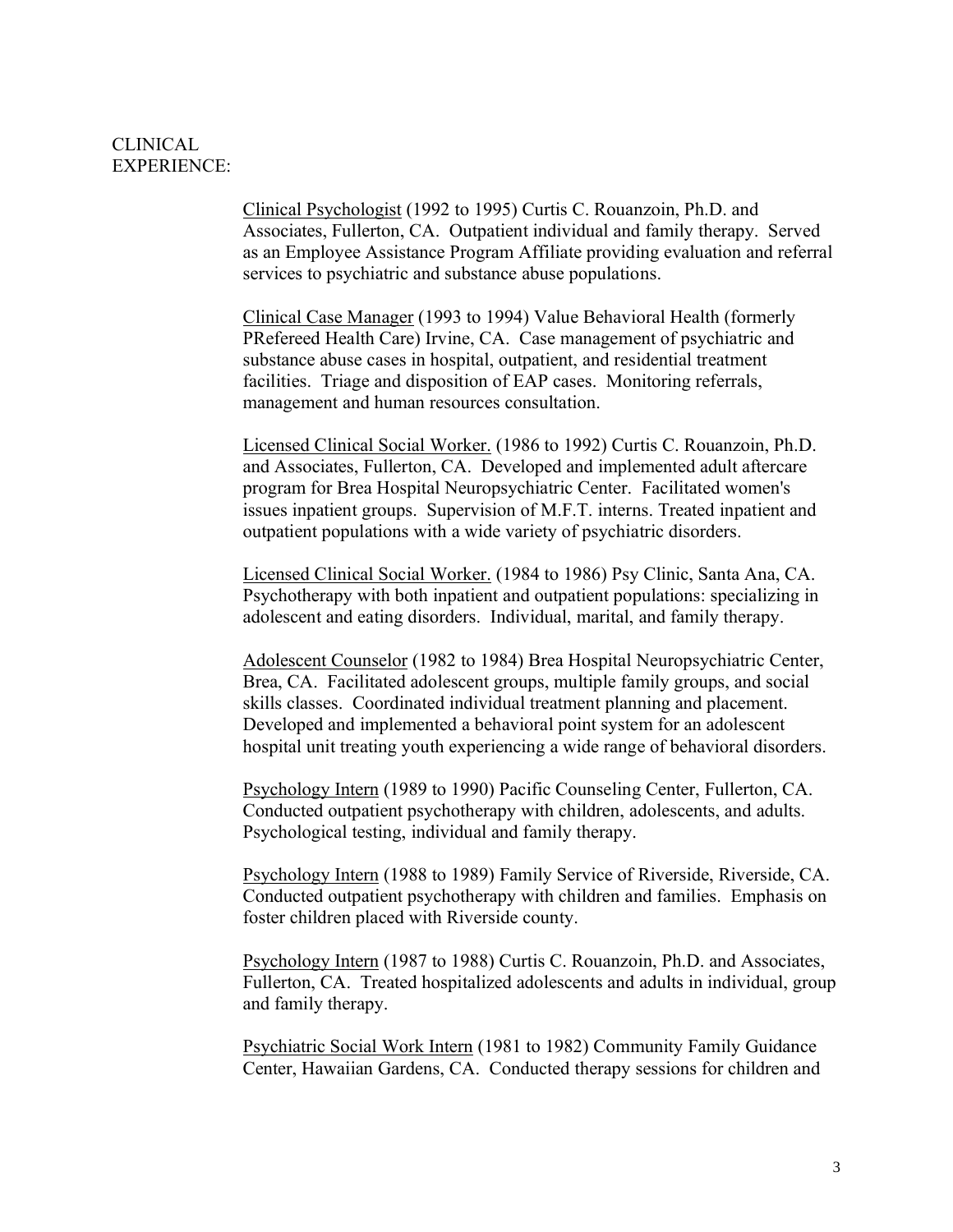adolescents utilizing individual, family, group, and play modalities. Issues addressed included: child abuse, family conflict, foster parenting.

Psychiatric Social Work Intern (1980 to 1981) Whittier Family Service, Whittier, CA. Facilitated two adolescent groups at Whittier High School. Drug abuse, gang violence, unwanted pregnancy. Individual therapy with adults and teenagers. Depression, suicide, and alcoholism.

#### DISSERTATION:

Weight Loss as a Function of Self-Management Training or Support Group. Experimental study which employs a self- management training model in the treatment of obese psychiatric patients.

- AWARD: President's Award for Outstanding Faculty Achievement, 2018
- GRANTS: CSULB, RSCA Grant Award (2017-2018) "A Comparison Study of Personal Wellbeing Indicators of College Students in Medical and Mental Health Care" Role: Principle Investigator

Orange County Superior Court, 12/03- 8/05 BJA Single Jurisdiction Drug Court Enhancement Grant Role: Co-Investigator

 Orange County Superior Court, 7/03-2/05 Evaluation of Orange County Dual Diagnosis Court Role: Co-Investigator

Professional Development Grant, CSU, Long Beach, 8/00-5/01

#### PUBLICATIONS:

Mason, Margaret and Hagan [Kleinpeter], Christine B., "Pet Assisted Psychotherapy," *Psychological Reports*, Refereed, July, 1999, 84, 1235-1245.

Hagan [Kleinpeter], Christine B., Potts, Marilyn K., and Wilson, Ginger K., "Personality Comparison Between On-Campus and Distant Learners: Implications for Social Work Education," *The International Journal of Continuing Social Work Education*, Refereed, Fall, 1999, 2 (2), 26-31.

Hagan [Kleinpeter], Christine, B., Wilson, Ginger, K., Potts, Marilyn, K., Wheeler, Donna, and Bess, Gary. The Role of the Site Coordinator in a Social Work Distance Education Program. *Journal of Continuing Social Work Education*, Refereed, Winter, 1999, 2 (3), 11-18.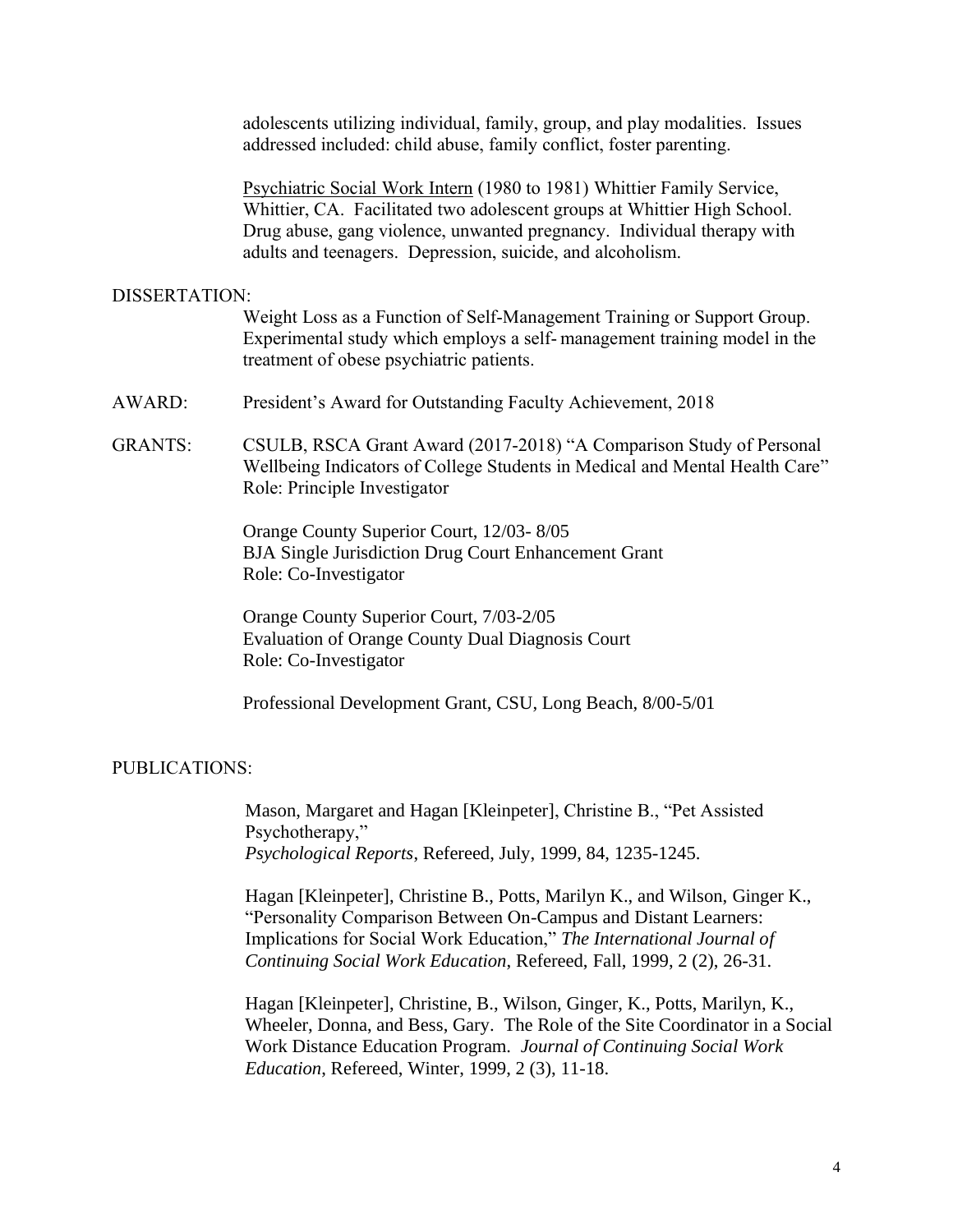Potts, Marilyn K. and Hagan [Kleinpeter], Christine B. "Going the Distance: A Systems Theory Application to the Design, Implementation, and Evaluation of a Distance Education program in Two Rural Sites," *Journal of Social Work Education*, Refereed, Winter, 2000, 36 (1), 131-145.

Kleinpeter, Christine Hagan and Hohman, Melinda, "Surrogate Motherhood: Personality Traits and Satisfaction with Service Providers," *Psychological Reports*, Refereed, 2000, 87, 957-970.

Kleinpeter, Christine Hagan and Potts, Marilyn K., "Distance Education: Teaching Practice Methods Using Interactive Television," *Journal of Continuing Social Work Education*, Refereed, 2000, 3 (3), 37-43.

Kleinpeter, Christine, B., Potts, Marilyn, K., and Oliver, John. "Distance Education: The Role of the Site Advisory Committee," *Journal of Technology for Human Services*, Refereed, 2001, 2/3 (18), 77-87.

Hohman, Melinda and Hagan [Kleinpeter], Christine B., "Satisfaction with Surrogate Mothering: A Relational Model," *Journal of Human Behavior and the Social Environment* Refereed, 2001, 4 (1), 61-84.

Potts, Marilyn K. and Kleinpeter, Christine Hagan, "Distance Education Alunmi: How Far Have They Gone?" *Journal of Technology for Human Services,* Refereed, 2001, ¾, (18), 85-99.

Ashley, Nicole and Kleinpeter, Christine Hagan, "Gender Differences in Spousal Dementia Caregivers," *Journal of Human Behavior in the Social Environment,* Refereed, 2002, 6 (2), 29-46.

Kleinpeter, Christine B. "Surrogacy: The Parents' Story," *Psychological Reports,* Refereed, 2002, 91, 201-219.

Hohman, Melinda and Kleinpeter, Christine B. "Integrating Motivational Interviewing into Child Welfare Practice." NASW Newsletter, Non-Refereed, November/December, 2002.

Kleinpeter, Christine Hagan and Potts, Marilyn K., "Teaching Practice Methods Using Interactive Television: A Partial Replication Study," *Journal of Technology in Human Services,* Refereed, 2003, 22 (1) 19-28.

Kleinpeter, Christine B. and Oliver, John, "Site Development in a Distance Education Program," *Journal of Technology in Human Services*, Refereed 2003, 22 (1) 75-86.

Telles-Rogers, Theresa; Pasztor, Eileen and Kleinpeter, Christine B., "The Impact of Training on Worker Performance and Retention: Perceptions of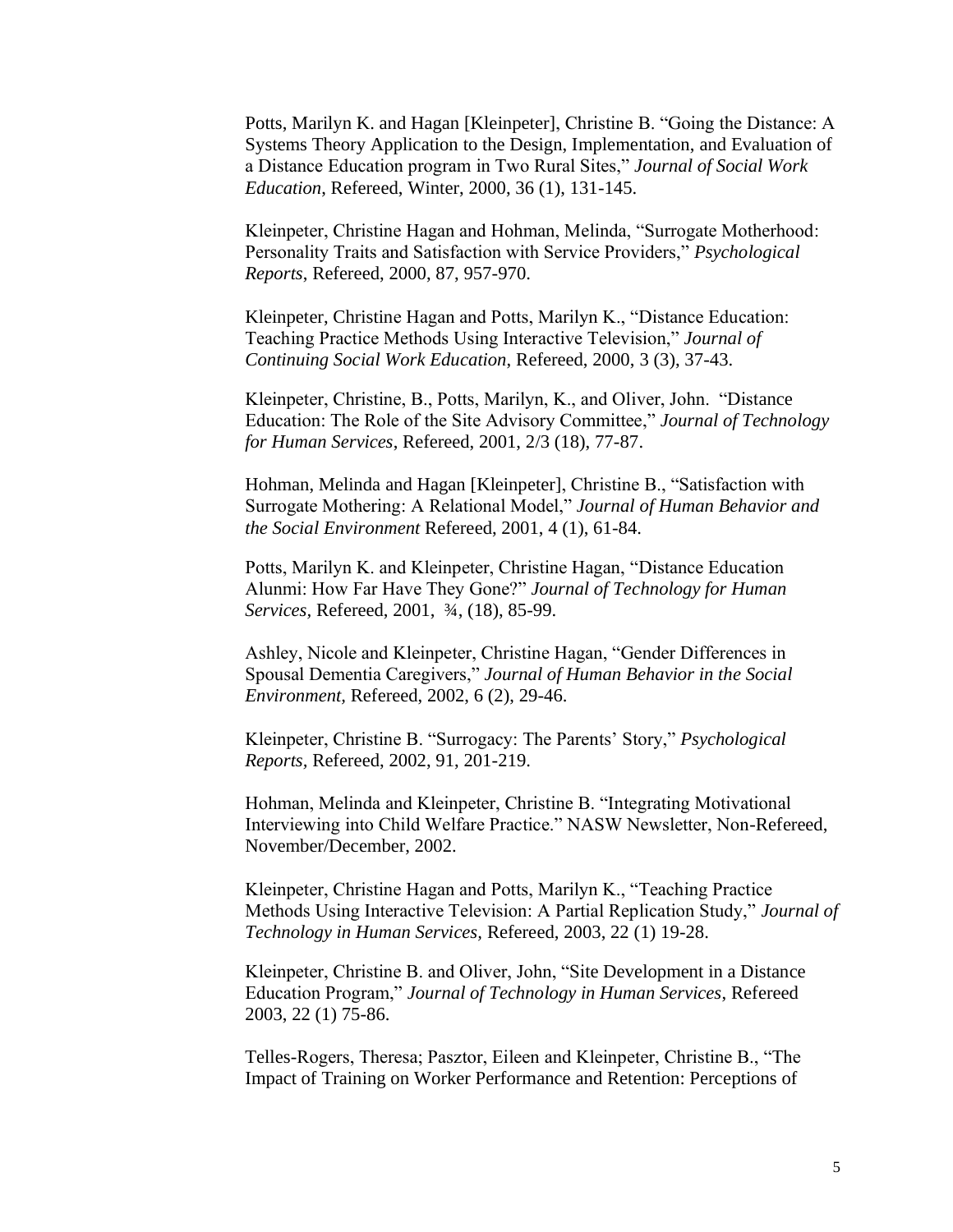Child Welfare Supervisors." *Professional Development: The International Journal of Continuing Social Work Education*, Refereed, 2003, 6 (3) 39-49.

Kleinpeter, Christine and Potts, Marilyn, "Distance Education Evaluation: The Second Cohort," *Professional Development: The International Journal of Continuing Social Work Education*, Refereed, 2004, 7 (1) 4-13.

Hohman, Melinda; Kleinpeter, Christine and Loughran, Hilda, "Enhancing Motivation, Strengths, and Skills of Parents in the Child Welfare System" chapter in *Strengths and Skill-Based Interviewing*, edited by Jacqui Corcoran, (2005), pp. 268-292.

Kleinpeter, Christine B, "Managing the Distance: Distance Education Administration" chapter in *Distance Education in Social Work: Planning, Teaching, and Learning*, edited by Paul Abels, (2005), pp. 43-59.

Kleinpeter, Christine; Glezakos, Agathi and Potts, Marilyn, "Distance Education: The Use of Blackboard Software in Practice Methods Courses Taught Over ITV." *Professional Development: The International Journal of Continuing Social Work Education*, Refereed, (Fall, 2005), 8 (1) 38-45.

Kleinpeter, Christine; Deschenes, Elizabeth; Blanks, Jeff and Lepage, Cory. "Providing Recovery Services for Offenders with Co-occurring Disorders," *Journal of Dual Diagnosis*, Refereed (2006), 2(4) 59-85.

Kleinpeter, Christine B; Boyer, Tamara; and Kinney, Mary Ellen. "Parents' Evaluation of a California-Based Surrogacy Program". *Journal of Human Behavior in the Social Environment,* Refereed (2006), 13(4) 2-22.

Deschenes, Elizabeth; Ireland, Connie and Kleinpeter, Christine. "Enhancing Drug Court Success," *Journal of Offender Rehabilitation*, Refereed (2009), 48: 19-36.

Hohman, Melinda and Kleinpeter, Christine. "Bringing Up What They Don't Want To Talk About" chapter in *Strategies for Work with Involuntary Clients,* edited by Ronald Rooney (2009), 293-305.

Kleinpeter, Christine; Brocato, Jo; Fischer, Ryan; and Ireland, Connie. "Specialty Groups for Drug Court Participants," *Journal of Groups in Addiction and Recovery, Refereed*, (2009), 4(4), 265-287.

Fradella, Henry; Fischer, Ryan; Kleinpeter, Christine; and Koob, Jeffrey. "Latino Youth in the Juvenile Drug Court of Orange County, California" *Journal of Ethnicity in Criminal Justice*, *Refereed*, (2009) 7:271-292.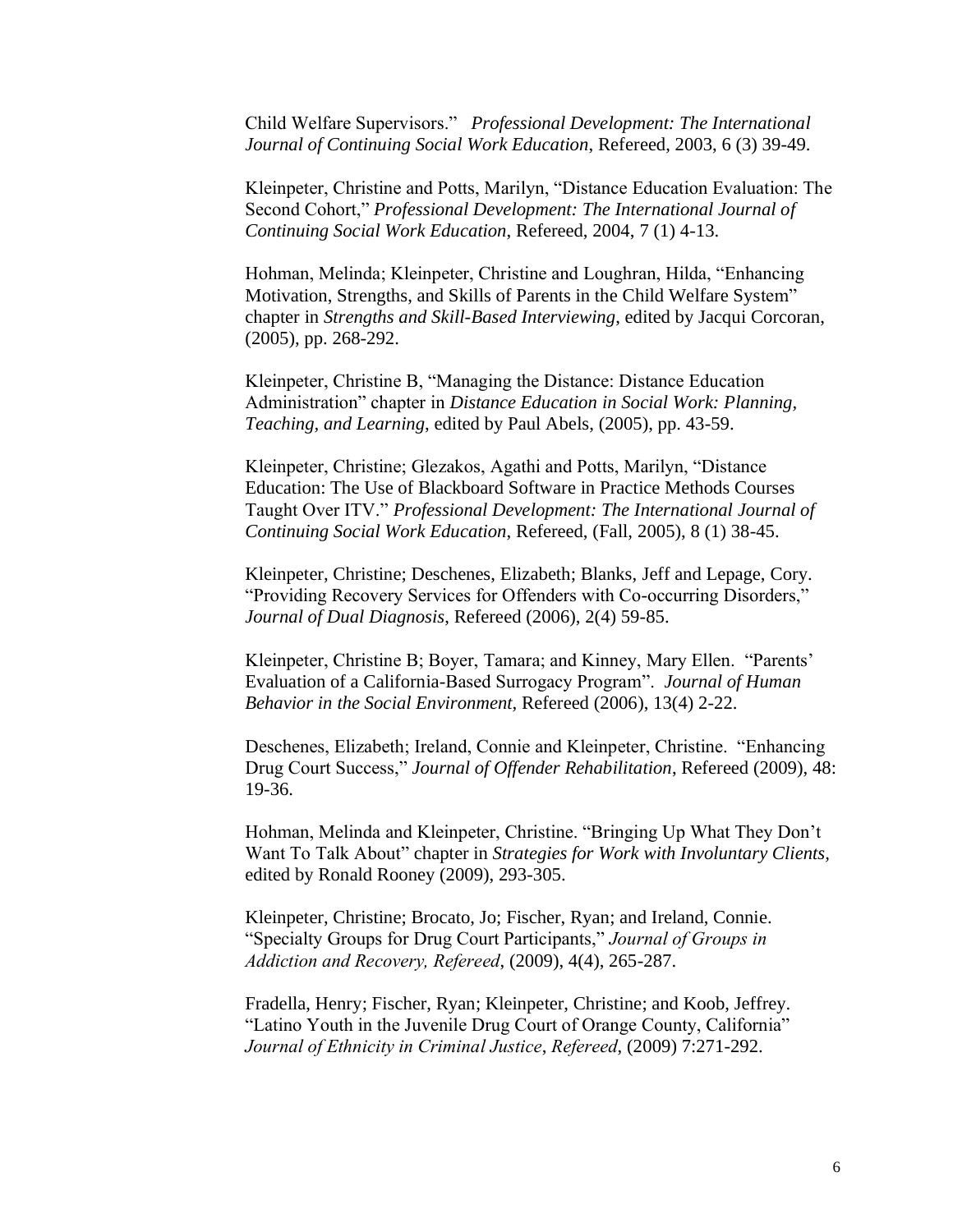Kleinpeter, Christine; Koob, Jeffrey; Brocato, Jo; Cathy Golden Joseph and Diane Holley, LCSW, "Measurement Tools Utilized to Assess Specialty Groups for Drug Court Participants," *Journal of Dual Diagnosis*, *Refereed*, (2010) 6(2), 123-143.

Kleinpeter, Christine; Koob, Jeffrey and Brocato, Jo, "Does Drug Testing Deter Use in Drug Court Participants?" *Journal of Offender Rehabilitation*, *Refereed*, (2010) (49) 434-444.

Koob, Jeff; Brocato, Jo; and Kleinpeter, Christine. "Enhancing Residential Treatment for Drug Court Participants," *Journal of Offender Rehabilitation*, *Refereed*, (2011) (50) 252-271.

Kleinpeter, Christine; Koob, Jeff; and Chambers, Ruth. "Motivational Interviewing Training for Probation Officers in California," *The International Journal on Learning*, *Refereed*, (2011) 18(2), 191-201.

Kleinpeter, Christine; Potts, Marilyn; and Bachmann, Rob. "Mental Health Outcomes in a Southern California Community College," *The International Journal of Health, Wellness, and Society*, *Refereed*, (2012) 2(1), 1-14.

Kleinpeter, Christine; Potts, Marilyn and Bachmann, Rob. "An Evaluation of Mental Health Services Offered to Community College Students 2010-2011: A Partial Replication Study," *The International Journal of Assessment and Evaluation*, *Refereed*, (2013), 19(2), 25-38.

Kleinpeter, Christine; Potts, Marilyn; and Bachmann, Rob. "Coping Strategies and Satisfaction with Counseling among College Mental Health Clients," *The International Journal of Health, Wellness, and Society*, *Refereed*, (2013), 3(1), 69-79.

Kleinpeter, Christine; Potts, Marilyn; and Bachmann, Rob. "Stages of Change and Therapeutic Alliance Among College Students Receiving Mental Health Services at a Community College Health Center" *The International Journal of Health, Wellness, and Society*, *Refereed*, (2015), 5(2), 7-18.

Kleinpeter, Christine; Potts, Marilyn; and Bachmann, Rob. "A Comparison Study of Psychiatric Symptoms Endorsed by Ethnically Diverse College Students in Health Settings As Opposed to Mental Health Settings" *The International Journal of Health, Wellness, and Society*, Refereed, (2016), 6(2), 103-114.

Kleinpeter, Christine; Potts, Marilyn; and Ranney, Molly. "A Comparison Study of Personal Wellbeing Indicators of College Students in Medical and Mental Health Care" *The International Journal of Learning in Higher Education*, Refereed, (2017), 24(1), 35-46.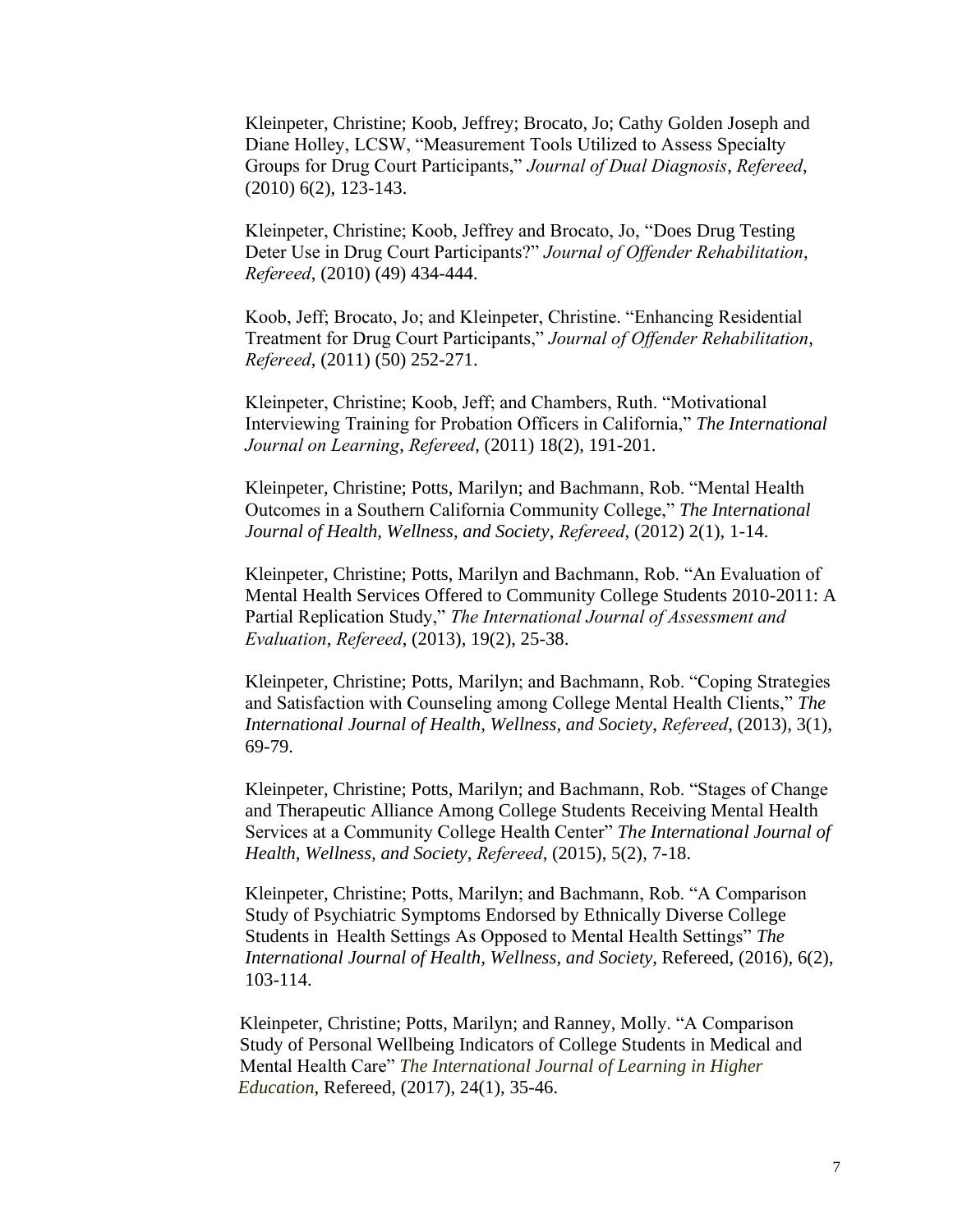Hohman, Melinda; Kleinpeter, Christine; and Strohauer, Tamara "Bringing Up What They Don't Want to Talk About: Use of Screening, Brief Intervention, and Referral to Treatment (SBIRT) for Alcohol Misuse and Depression in a Community College Health Center" chapter in *Strategies for Work with Involuntary Clients,* edited by Ronald Rooney (2018), 461-477.

Brocato, Jo; Kleinpeter, Christine; Potts, Marilyn; and Cheng, Judy. "A Comparison Study of Alcohol Use by Community College Students Receiving Care at an Integrated Health Center" *The International Journal of Learning in Higher Education*, Refereed, (2018), 25(3), 15-30.

Ranney, Molly; Kleinpeter, Christine; and Potts, Marilyn. "Personal Wellbeing, Depression, and Alcohol Use among College Students Receiving Services from a Student Health Center" *International Journal of Health, Wellness, and Society*, Refereed, (2018), 8(2), 9-16.

Kleinpeter, Christine; Potts, Marilyn; Ranney, Molly; and Chen, Sharon. "The Relationship between Stress Levels and Timely Graduation of Community College Students," *The International Journal of Learning in Higher Education*, Refereed, (2018), 25(4), 47-58.

Kleinpeter, Christine. "Student Satisfaction, Therapeutic Alliance with Mental Health Providers, and Mental Health Symptoms Among Ethnically Diverse College Students in Treatment via Teletherapy (In Progress).

#### PRESENTATIONS:

Hagan, Christine B., Potts, Marilyn K., and Wilson, Ginger K., "Going the Distance: MSW Program Bridging Rural and Urban Communities," Refereed presentation at the Educational Leadership Seminar entitled: Higher Education in North America and the Role of Technology, November 14, 1996, San Francisco, CA. Also presented at a poster session at the Annual Program Meeting of the Council on Social Work Education, Chicago, IL, March 5, 1997

Hagan, Christine B., Potts, Marilyn K., and Wilson, Ginger K., "Personality Comparison Between On-Campus and Distant Learners: Implications for Social Work Education," Refereed presentation at the conference entitled: Information Technologies for Social Work Education: Using to Teach-Teaching to Use, September 9, 1997, Charleston, SC. Also refereed presentation at the Annual Program Meeting of the Council on Social Work Education, March 6, 1998, Orlando, FL

Potts, Marilyn K., Hagan, Christine B., and Wilson, Ginger K., "A Systems Model of a Distance Education Program: Input, Throughout, and Output," Refereed presentation at the conference entitled: Information Technologies for Social Work Education: Using to Teach-Teaching to Use, September 8, 1997,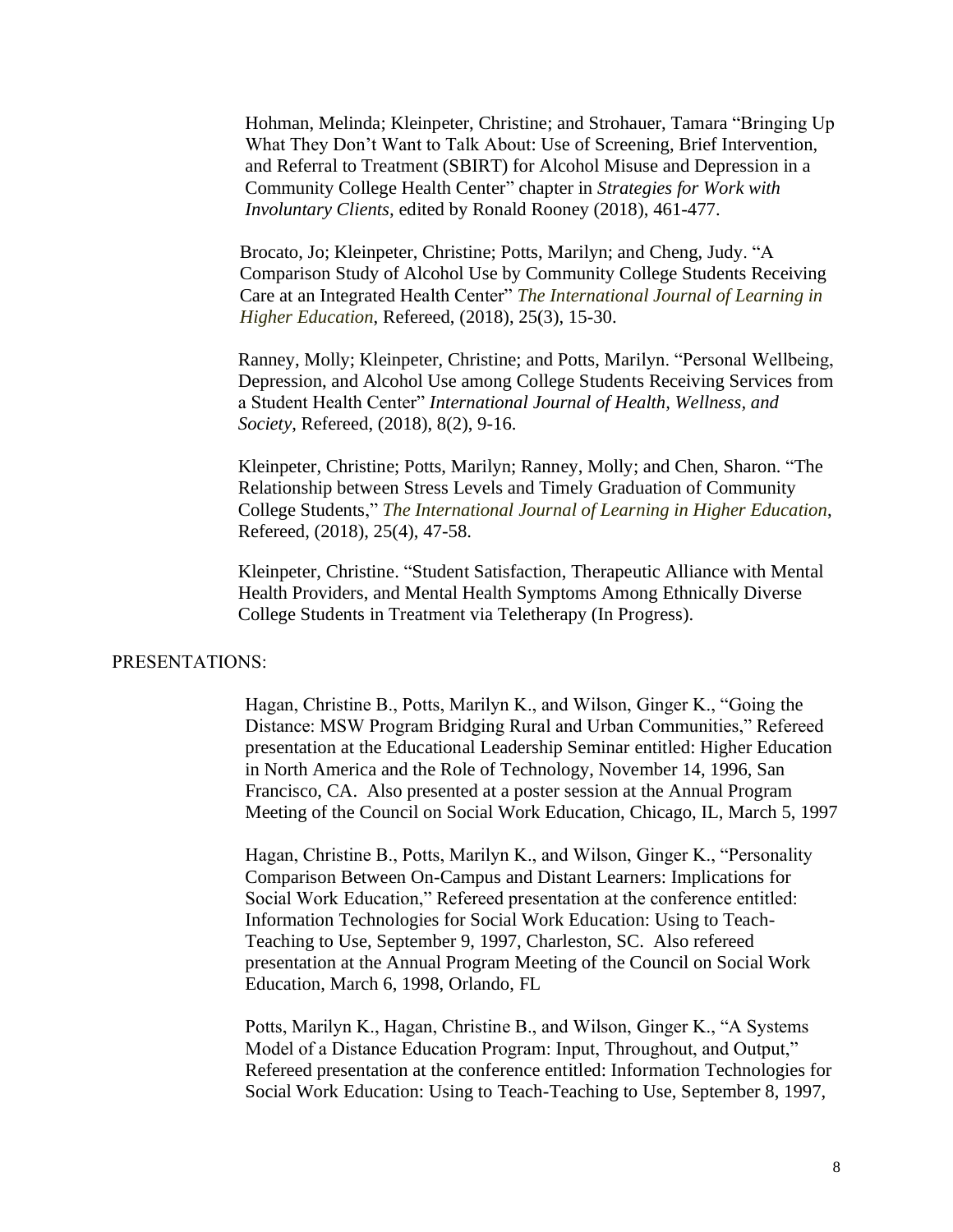Charleston, SC. Also refereed presentation at the Annual Program Meeting of the Council on Social Work Education, March 8, 1998, Orlando, FL

Hagan, Christine B., Potts, Marilyn K., and Wilson, Ginger K., "The Evolution of a Distance Education Program," Invited presentation at a poster session of the Annual Program Meeting of the Council on Social Work Education, March 7, 1998, Orlando, FL

Hagan, Christine B., Potts, Marilyn K., and Wilson, Ginger K., "Teaching Practice Methods Using Interactive Television," Refereed presentation at the Information Technologies for Social Work Education and Practice Conference, August 20, 1998, Charleston, SC. Also refereed presentation at the Annual Program Meeting of the Council on Social Work Education, March 12, 1999, San Francisco, CA

Wilson, Ginger K., Hagan, Christine B., Potts, Marilyn K., Bess, Gary, and Wheeler, Donna, "The Role of Site Coordinators in Social Work Distance Programs" Refereed presentation at the Annual Program Meeting of the Council on Social Work Education, March 11, 1999, San Francisco, CA. Also refereed presentation at the Third Annual Technology Conference for Social Work Education and Practice, Charleston, SC, September 4, 1999.

Hagan, Christine B. and Potts, Marilyn K. "Distance Education: The Role of the Site Advisory Committee." Refereed presentation at the Third Annual Technology Conference for Social Work Education and Practice, Charleston, SC, September 4, 1999. Paper published in the conference proceedings. Also refereed presentation at the Annual Program Meeting of the Council on Social Work Education, New York, NY, February 28, 2000.

Hagan, Christine B. and Potts, Marilyn K. "Lessons Learned: A Three Year Study of an MSW Distance Education Program". Refereed presentation at the 2000 WASC Annual Meeting: The Dialogue Continues: Linking Accreditation to Educational Ideals, San Diego, CA, April 12, 2000.

Kleinpeter, Christine Hagan and Potts, Marilyn K. "Perceptions of Entering MSW Distance Learners". Refereed presentation at the Fourth Annual Technology Conference for Social Work Education and Practice, Charleston, SC, August 29, 2000. 'Also refereed presentation at the 2001 WASC Annual Meeting, Irvine, CA, April 25, 2001.

Potts, Marilyn K. and Kleinpeter, Christine Hagan. "Distance Education Alumni: How Far Have They Gone? Refereed presentation at the Fourth Annual Technology Conference for Social Work Education and Practice, Charleston, SC, August 28, 2000. Also refereed presentation at the Annual Program Meeting of the Council on Social Work Education Conference, March 8-11, 2001, Dallas, TX.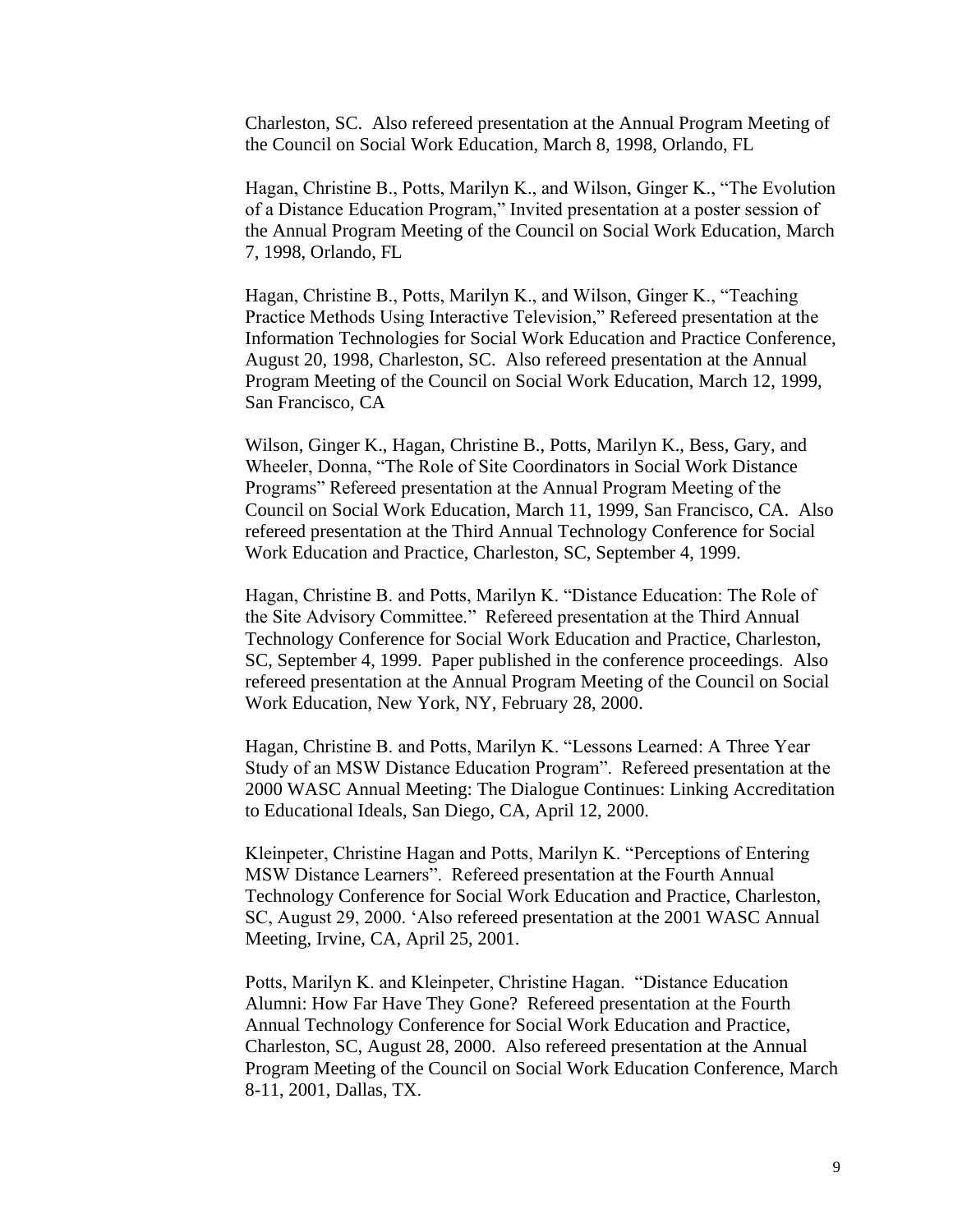Kleinpeter, Christine B., and Potts, Marilyn K. "Teaching Practice Methods Using Interactive Television: A Partial Replication Study." Presented at the Society for Social Work and Research Sixth Annual Conference, San Diego, CA, January 17-20, 2002. Also refereed presentation at the Annual Program Meeting of the Council on Social Work Education, Nashville, TN, February 24-27, 2002.

Kleinpeter, Christine B., and Hohman, Melinda. "Assisting Decision-Making in Surrogacy Arrangements." Refereed poster presentation at the 2001 American Association of Marriage and Family Therapy Annual Conference, Nashville, TN, October 17-20, 2001.

Kleinpeter, Christine B. "Surrogacy: The Parents' Story." Refereed poster presentation at the Pacific Coast Reproductive Society Annual Conference, Palm Springs, CA, April 19, 2002.

Hohman, Melinda and Kleinpeter, Christine. "Use of Motivational Interviewing and the Stages of Change in Assessing Risk Regarding Parental Substance Use." Refereed presentation at the 12<sup>th</sup> Annual West Coast Child Welfare Trainers Conference, Davis, CA, August 21-23, 2002.

Kleinpeter, Christine B., and Potts, Marilyn K. "Distance Education: The Evaluation of a Five-Campus Collaborative MSW Program." Refereed poster presentation at the 2002 WASC Annual Meeting, San Diego, CA, April 11, 2002. Refereed presentation at the Society for Social Work and Research, Washington, DC, January 19, 2003. Also refereed presentation at the Annual Program Meeting of the Council on Social Work Education, Atlanta, GA, March 1, 2003.

Kleinpeter, Christine B. and Oliver, John. "Site Development in a Distance Education Program." Refereed presentation at the Sixth Annual Technology Conference for Social Work Education and Practice, Charleston, SC, August 10-13, 2002. Also presented at the Annual Program Meeting of the Council on Social Work Education, Atlanta, GA, March 1, 2003. Also refereed presentation at the WASC Annual Meeting, Irvine, CA, April 11, 2003.

Kleinpeter, Christine; Glezakos, Agathi, and Potts, Marilyn. "Distance Education: The Use of Blackboard in Practice Methods Courses Taught Over ITV." Refereed presentation at the Annual Program Meeting of the Council on Social Work Education, Anaheim, CA, February 27- March 1, 2004.

Potts, Marilyn K. and Kleinpeter, Christine B. "Distance Education: An Evaluation of a Five Campus Collaborative MSW Program." Refereed presentation at the Annual Program Meeting of the Council on Social Work Education, Anaheim, CA, February 27- March 1, 2004.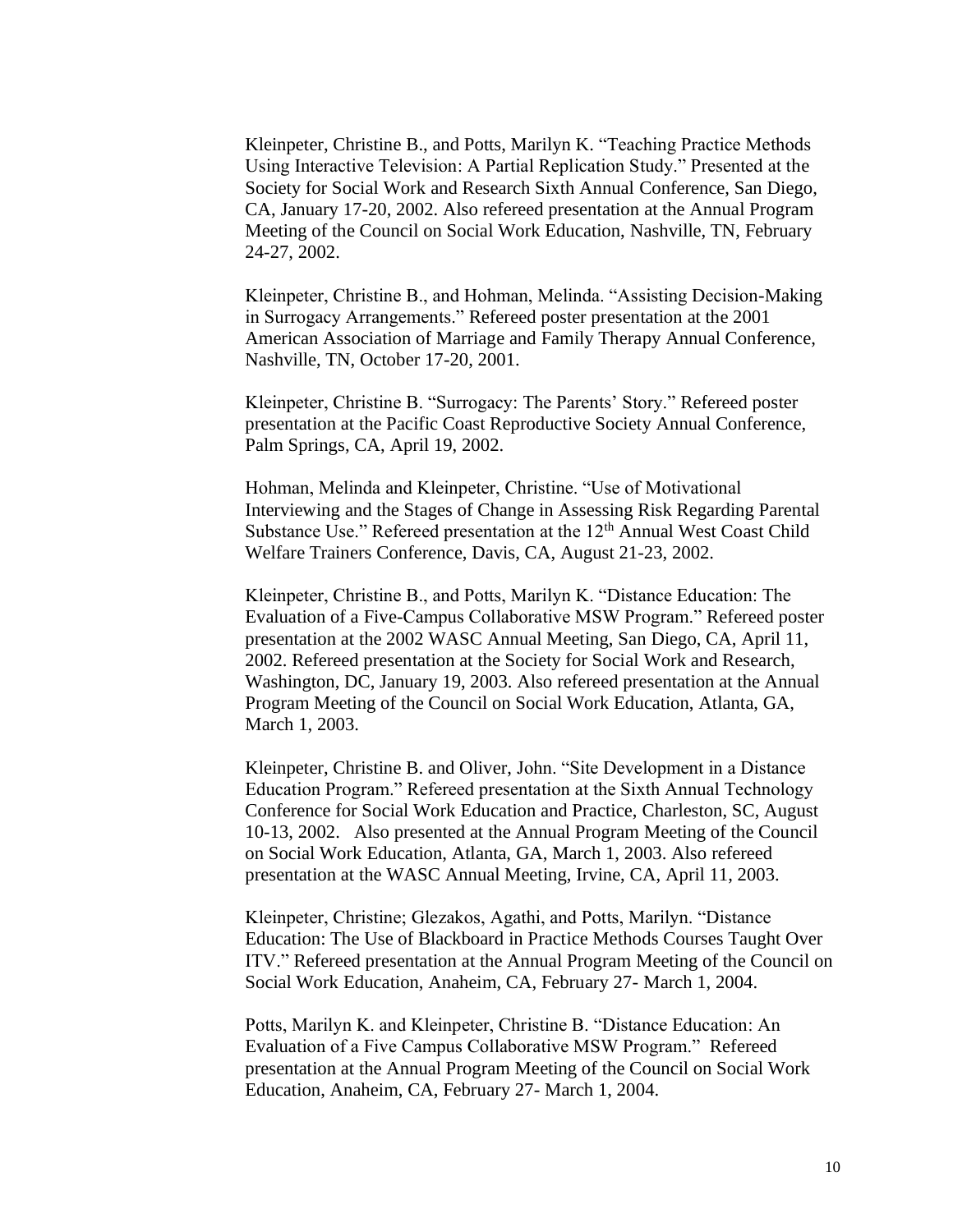Kleinpeter, Christine; Deschenes, Elizabeth; Blanks, Jeff and Lepage, Cory. "Providing Recovery Services for Offenders with Co-occurring Disorders." Refereed presentation at the Center for Mental Health Services and Criminal Justice Research: Reentry to Recovery: People with Mental Illness Coming Home from Prison or Jail, Philadelphia, PA, April 14-16, 2004.

Deschenes, Elizabeth and Kleinpeter, Christine. "Dual-Diagnosis Courts: A Case Study in California." Refereed presentation at the 2004 American Society of Criminology Conference, Nashville, TN, November 17-20, 2004.

Kleinpeter, Christine and Hohman, Melinda. "Motivational Interviewing: A Tool for Social Workers in the Criminal Justice Setting." Refereed presentation at the Annual Program Meeting of the Council on Social Work Education, New York, NY, February 26- March 1, 2005.

Potts, Marilyn; Kleinpeter, Christine and Regan, Jo Ann. "Predictors of Success: A Multivariate Analysis of Distance Education and On-Campus Students." Refereed presentation at the Annual Program Meeting of the Council on Social Work Education, New York, NY, February 26- March 1, 2005.

Deschenes, Elizabeth and Kleinpeter, Christine. "Providing Recovery Services for Offenders with Co-occurring Disorders." Refereed presentation at the International Congress on Law and Mental Health, Paris, France, July 6-8, 2005.

Kleinpeter, Christine. "Treatment Outcomes for Drug Addicted Offenders in a Southern California Incarceration Alternative Program." Refereed presentation at the International Congress on Law and Mental Health, Padua, Italy, June 25- 30, 2007.

Kleinpeter, Christine and Deschenes, Elizabeth. "Drug Court Success." Refereed poster presentation at the 18<sup>th</sup> Annual Long Beach Research Symposium, Long Beach, CA, November 9, 2007.

Kleinpeter, Christine. "Motivational Interviewing Training for Probation Officers in California." Refereed poster presented at the WASC Annual Meeting, Long Beach, CA, April 21, 2010.

Kleinpeter, Christine and Bachmann, Rob. "An Evaluation of Mental Health Services Offered to Community College Students 2009-2010." Refereed poster presented at the WASC Annual Meeting, Costa Mesa, CA, April 19, 2012.

Kleinpeter, Christine; Potts, Marilyn; and Ranney, Molly. "A Comparison Study of Personal Wellbeing Indicators of College Students in Medical and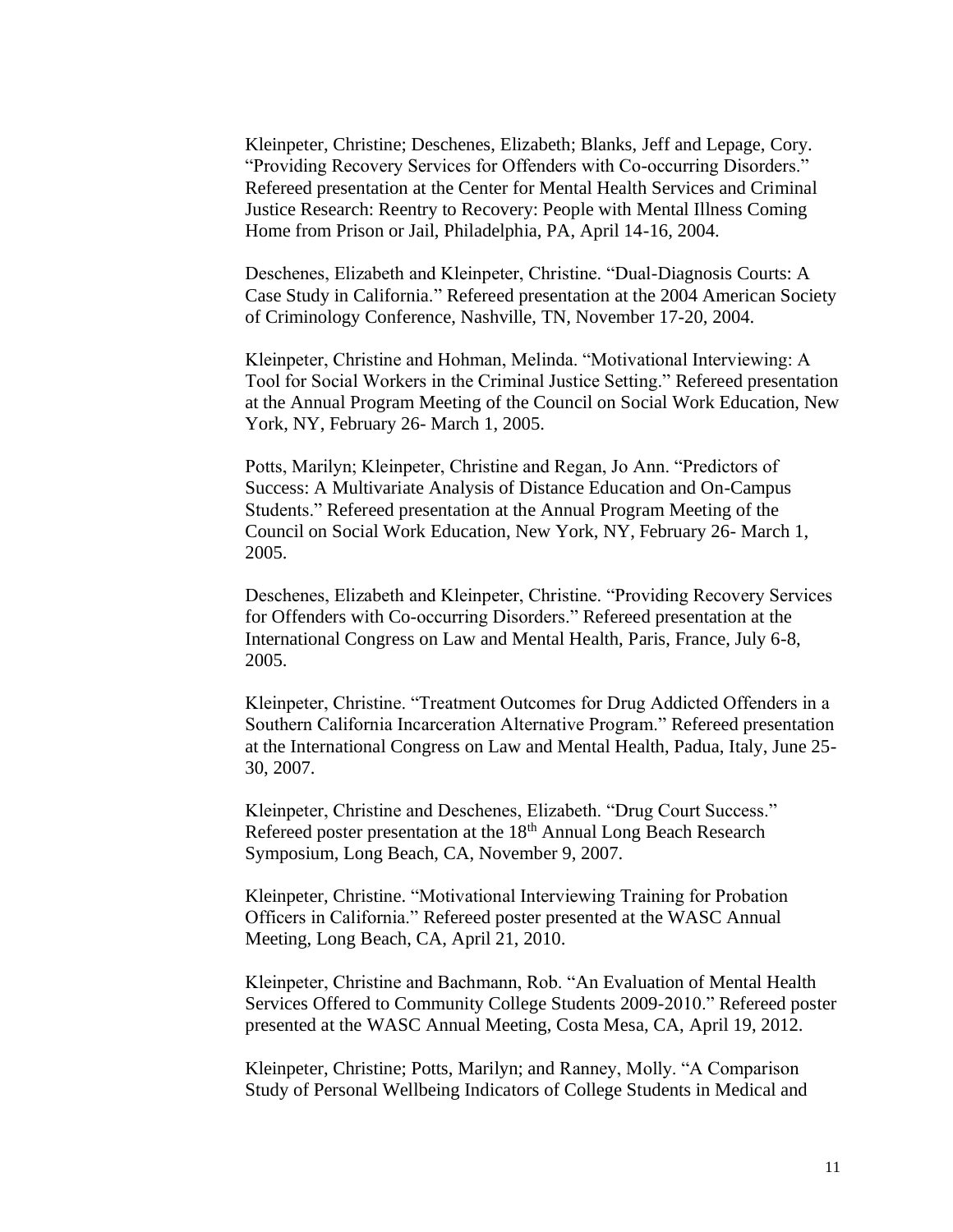Mental Health Care." Refereed presentation at the International Conference on Learning, Honolulu, HI, July 21, 2017.

Ranney, Molly; Kleinpeter, Christine; and Potts, Marilyn; "Personal Wellbeing, Depression and Alcohol Use among College Students Receiving Services from a Student Health Center." Refereed presentation at the Seventh International Conference of Health, Wellness and Society, Denver, CO, October 5, 2017.

Kleinpeter, Christine; Potts, Marilyn; Ranney, Molly and Chen, Sharon; "Stress Levels and Timely Graduation of Community College Students Receiving Medical or Mental Health Care." Refereed presentation at the 25th International Conference on Learning, Athens, Greece, June 21-23, 2018.

Kleinpeter, Christine; "Mental Health Disorders and Disruptive Student Behaviors." Presentation at the Golden West College Spring 2020 Faculty Flex Day: Let Change be the Tradition, Huntington Beach, CA, February 20, 2020.

### MOTIVATIONAL INTERVIEWING TRAINER:

NASW Long Beach Chapter, October 17, 2002. LA County DCFS Supervisors, January 8 & 9, 2003; February 4 & 5, 2003. LA County DCFS Children's Social Workers March 14, 2003; April 25, 2003. Western Division Social Work Meeting Gambro Healthcare; October 7, 2003. Department of Social Work, CSU, Long Beach, Field Instructors, May 2, 2003. San Diego County Child Welfare Training Center, June 18, 2003; July 16, 2003. West Los Angeles Veterans' Administration Hospital, January 23, 2004. Orange County Probation and Health Care Agency, March 24, 2004, January 2006 (150 Probation Officers trained in 6 sessions). National Association of Social Workers California Chapter, April 23, 2004. West Los Angeles Veterans' Administration Hospital, January 21, 2005, January 21, 2006 (Motivational Interviewing III, Integrating with Other Clinical Models). Orange County Probation and Health Care Agency, January 26, 2005. G.L.A.S.S. Los Angeles Treatment Center, April 7, 2005; June 10, 2005. College Health IPA, Cerritos, CA August 3 & 17, 2007. San Fernando Valley Child & Adolescent Services, April 8, 2008. Department of Juvenile Justice, Covina, CA July 16, 2008. West Los Angeles Veterans' Administration Hospital, January 14 & 21, 2011. National Association of Social Workers, Sonoma, CA March 25, 2011. Health and Human Services Department, Mendocino County, CA July 22, 2011. National Association of Social Workers, Ventura, CA February 10, 2012. National Association of Social Workers, Sonoma, CA April 20, 2012.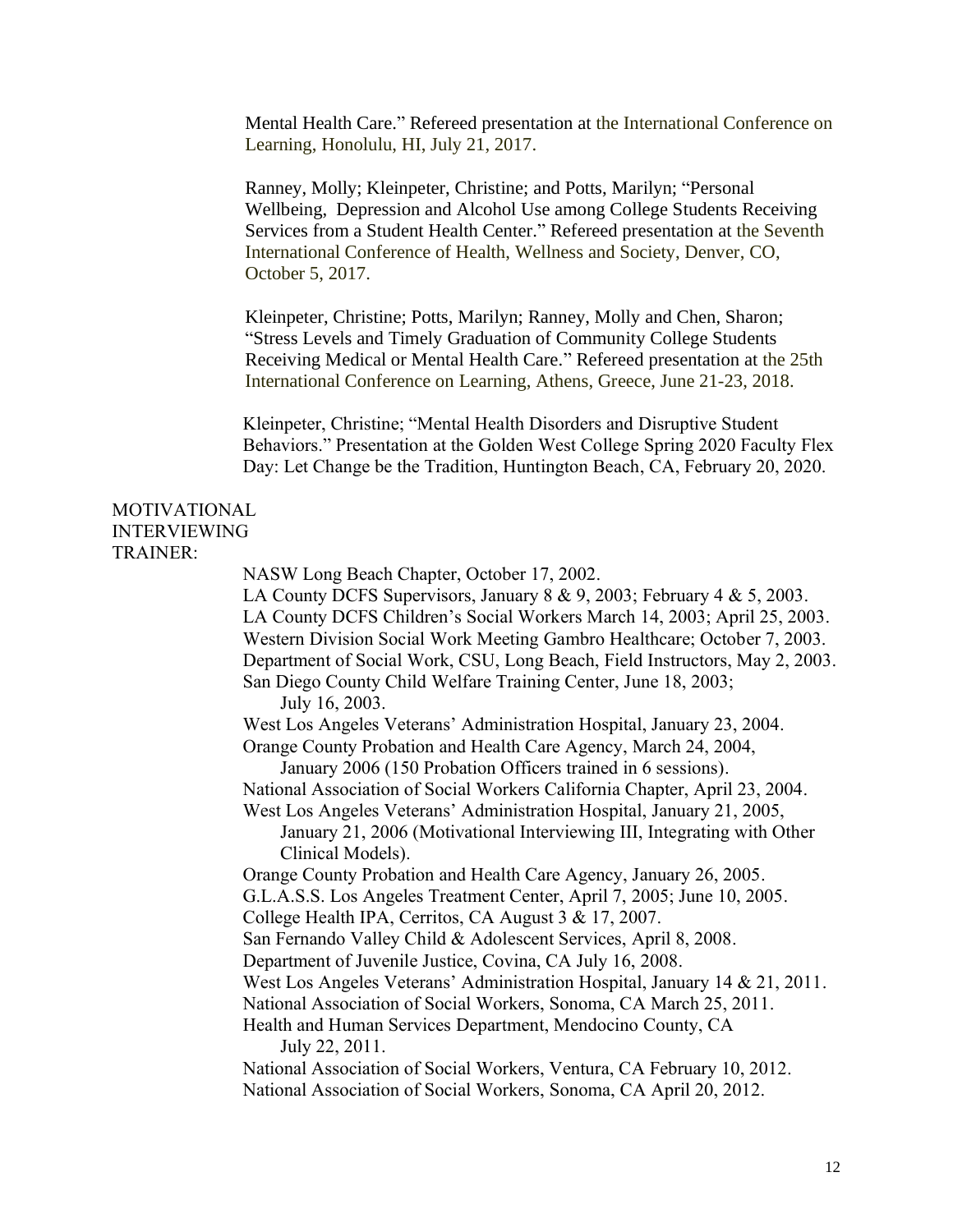# DSM-5

| <b>TRAINER:</b> | SDSU, School of Social Work, San Diego, CA January 13, 2014.               |
|-----------------|----------------------------------------------------------------------------|
|                 | San Diego Unified School District, San Diego, CA January 22, 2014.         |
|                 | National Association of Social Workers, Sonoma, CA February 7, 2014.       |
|                 | National Association of Social Workers, Ventura, CA February 28, 2014.     |
|                 | National Association of Social Workers, Long Beach, CA March 15, 2014.     |
|                 | National Association of Social Workers, Burbank, CA October 24 & 25, 2014. |
|                 | National Association of Social Workers, Los Angeles, CA January 23, 2015.  |
|                 | National Association of Social Workers, Burbank, CA May 16, 2015.          |
|                 | National Association of Social Workers, Los Angeles, CA January 30, 2016.  |
|                 | National Association of Social Workers, Burbank, CA October 15, 2016.      |
|                 |                                                                            |
|                 |                                                                            |

### CONTINUING EDUCATION:

Eye Movement Desensitization and Reprocessing Level I and Level II, June 27-28, 1993

 Understanding the DSM IV Using Case Studies October 30, 1994

Basic and Advanced Training In Critical Incident Stress Debriefing and Post Trauma Syndromes, August 10-13, 1995

The Evolution of Psychotherapy: A Conference, December 13-17, 1995

Assessment and Treatment of Chemical Dependency: A Practical Approach, May 18, 1996

Advanced Training in Short-Term Therapy: Applications to Clinical Practice, May 24, 1996

Living, Dying, and Grieving: A Two-Day Workshop November 7-8, 1997

 Technology: The Global Window of the Future April 22, 1998

 International Symposium on Youth May 29-31, 1998

 Welfare Reform and the University February 5, 1999

Women on the Move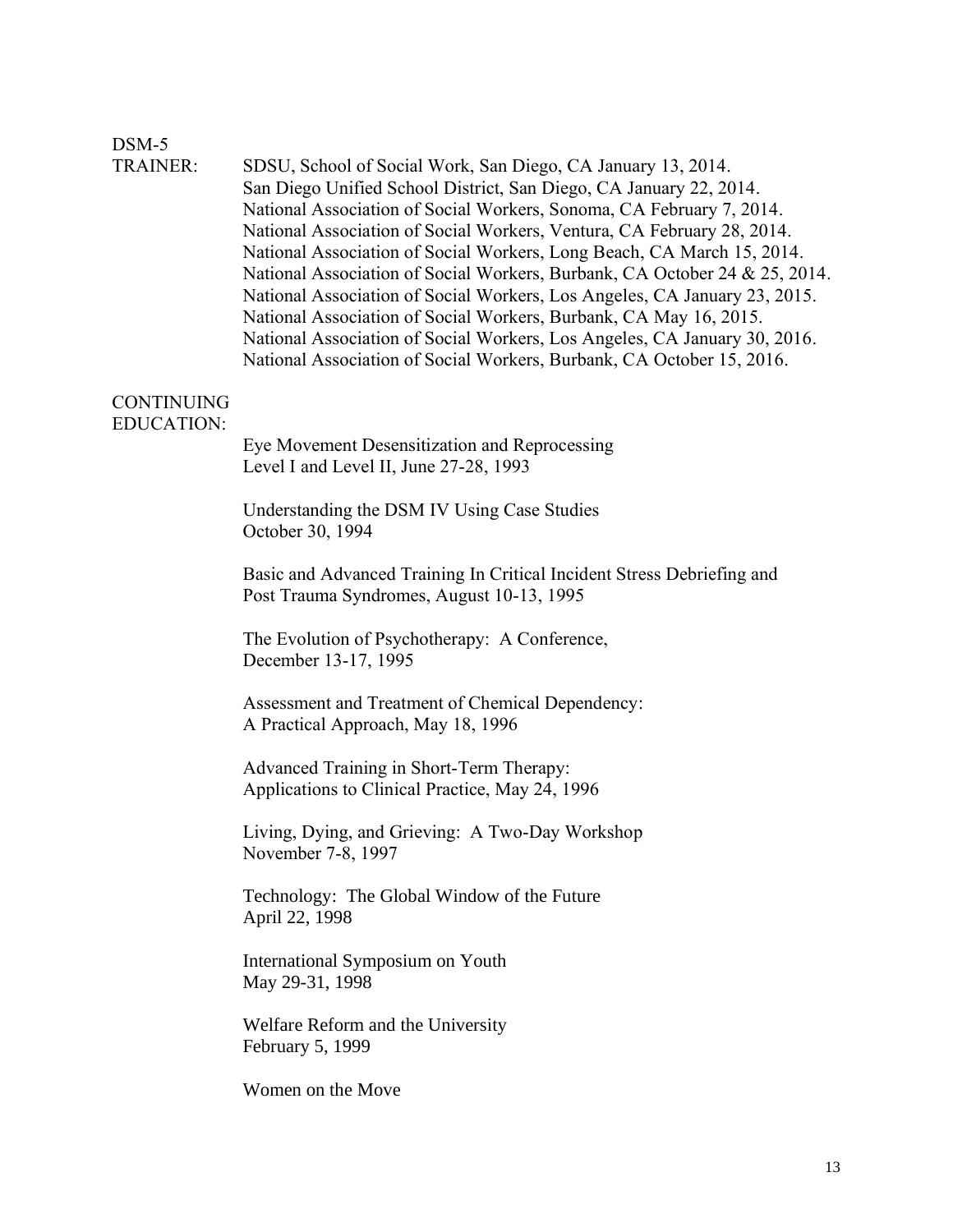May 22, 1999

 Older Adult Symposium June 18, 1999

 Psychological Treatment of HIV/AIDS June 19, 1999

 An Integrated Therapy Program June 26, 1999

 Law and Ethics for Psychotherapists June 27, 1999

 Pacific Southwest Addiction Technology Transfer Center: Faculty Development Retreat January 6-8, 2000

 2000 U.S. Psychiatric and Mental Health Congress November 16-19, 2000

 The Art and Practice of Clinical Supervision December 19, 2000

 Integrated Couples Therapy: Working with Difficult Couples January 5, 2001

 Pacific Southwest Addiction Technology Transfer Center: Faculty Development Retreat January 11-13, 2001

 Law and Ethics of Psychotherapy December 12, 2001

 Chemical Dependency: Assessment and Treatment March 5, 2002

 Motivational Interviewing and Mental Health February 15, 2002

 Motivational Interviewing and Brief Negotiation: Training New Trainers June 5-7, 2002

 Women's Health Update July 21, 2002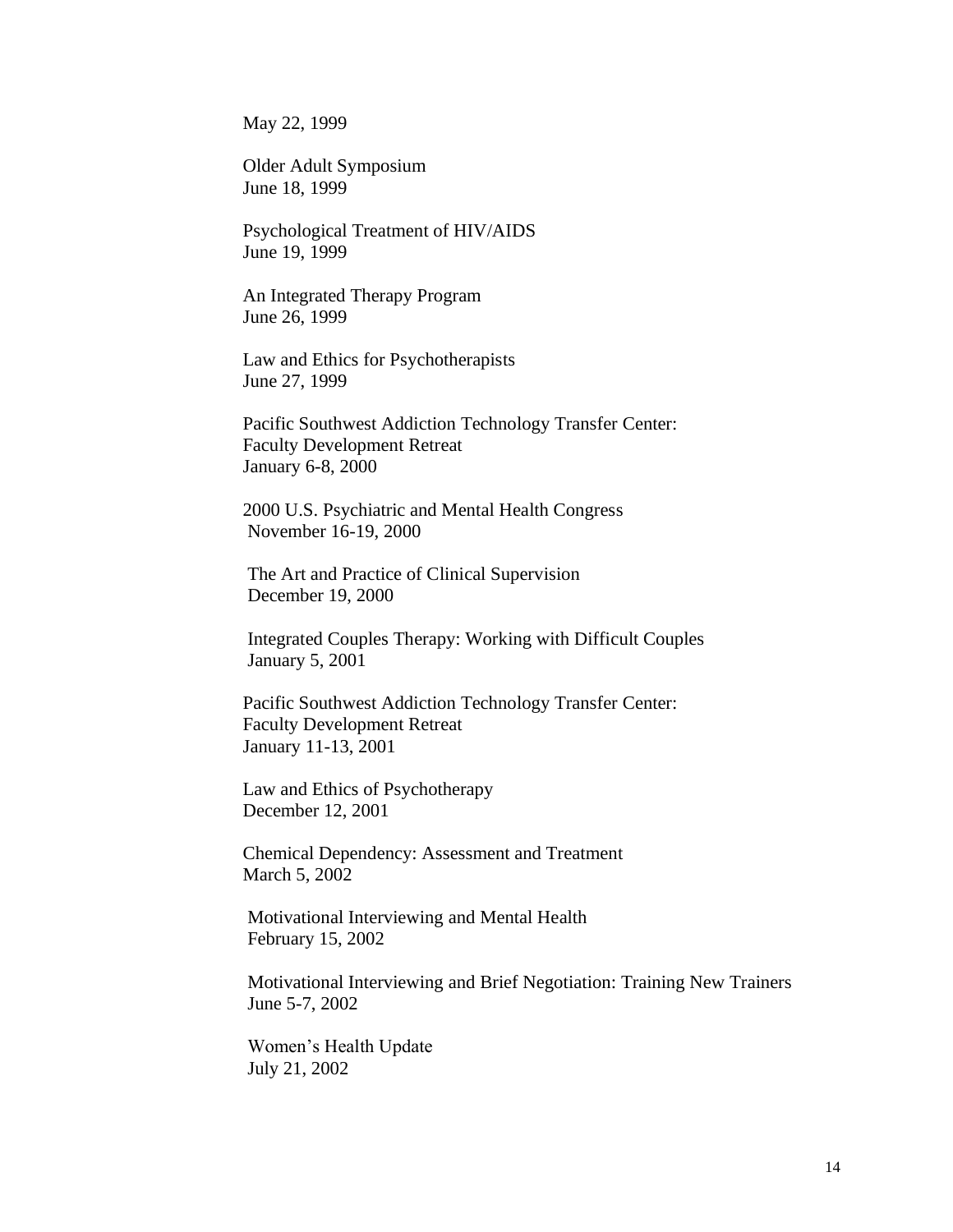Facing the Challenge of Liability November 2, 2002

 Domestic Violence: Research, Assessment and Treatment August 15, 2003

 Law and Ethics Update March 6, 2004

 Understanding the Aging Mind: Issues in Geriatric Mental Health Care May 28, 2004

Dilemmas in Dual Diagnosis Assessment, Engagement and Treatment January, 2005

 Social Work Education for the Prevention and Treatment of Alcohol Use Disorders, June 24, 2005

 The Evolution of Psychotherapy Conference December 6-11, 2005

 Evidenced-Based Practice: A University/Agency Partnership for California February 22, 2006

 Law and Ethics Update December 5, 2006

 Brief Therapy: Lasting Impressions December 6-10, 2006

 Mental Health America, Los Angeles, Faculty Immersion Program At the Village Integrated Service Agency February 8 & 15, 2008

 2008 U.S. Psychiatric and Mental Health Congress October 30 - November 2, 2008

Introduction to Drug Abuse and Dependency: New Insights From Cocaine to Alcohol. September 3, 2009

Legal and Ethical Issues in the Office January 8, 2010

Addressing Spirituality in Psychotherapy June 25, 2010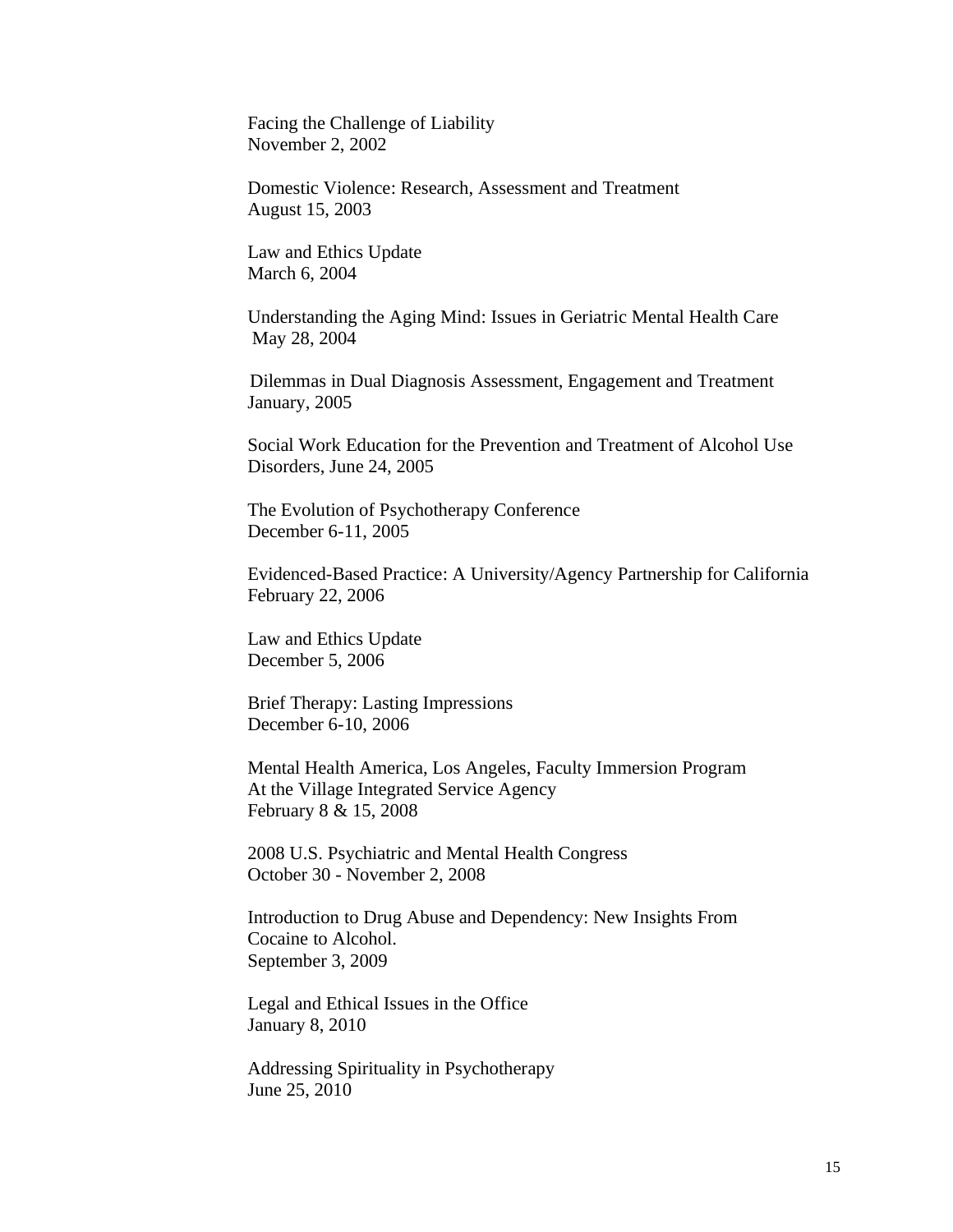Law and Ethics Update: Surviving Legal Minefields July 10, 2010

Clinical Supervision August 7, 2010

Depression in Adults: The Latest Assessment and Treatment Strategies August 20, 2010

Bipolar Spectrum Disorders July 9, 2011

Clinical Psychopharmacology July 14, 2011

Post-Traumatic and Acute Stress Disorders July 15, 2011

Law and Ethics: The Therapists Legal Toolkit June 23, 2012

Emergency Mental Health: Assessment and Treatment July 25, 2012

Obsessive Compulsive Disorders: The Latest Assessment and Treatment Strategies August 2, 2012

Clinical Psychopharmacology August 2, 2012

Revolutionizing Diagnosis & Treatment Using the DSM-5 March 15, 2013

DSM-5: What You Need To Know June 8-9, 2013

Integrating Mental Health in Primary Care May 17, 2014

Law and Ethics: Avoiding and Surviving Malpractice and Board Claims October 11, 2014

Global Medical Education: Psychiatry Update April 18, 2015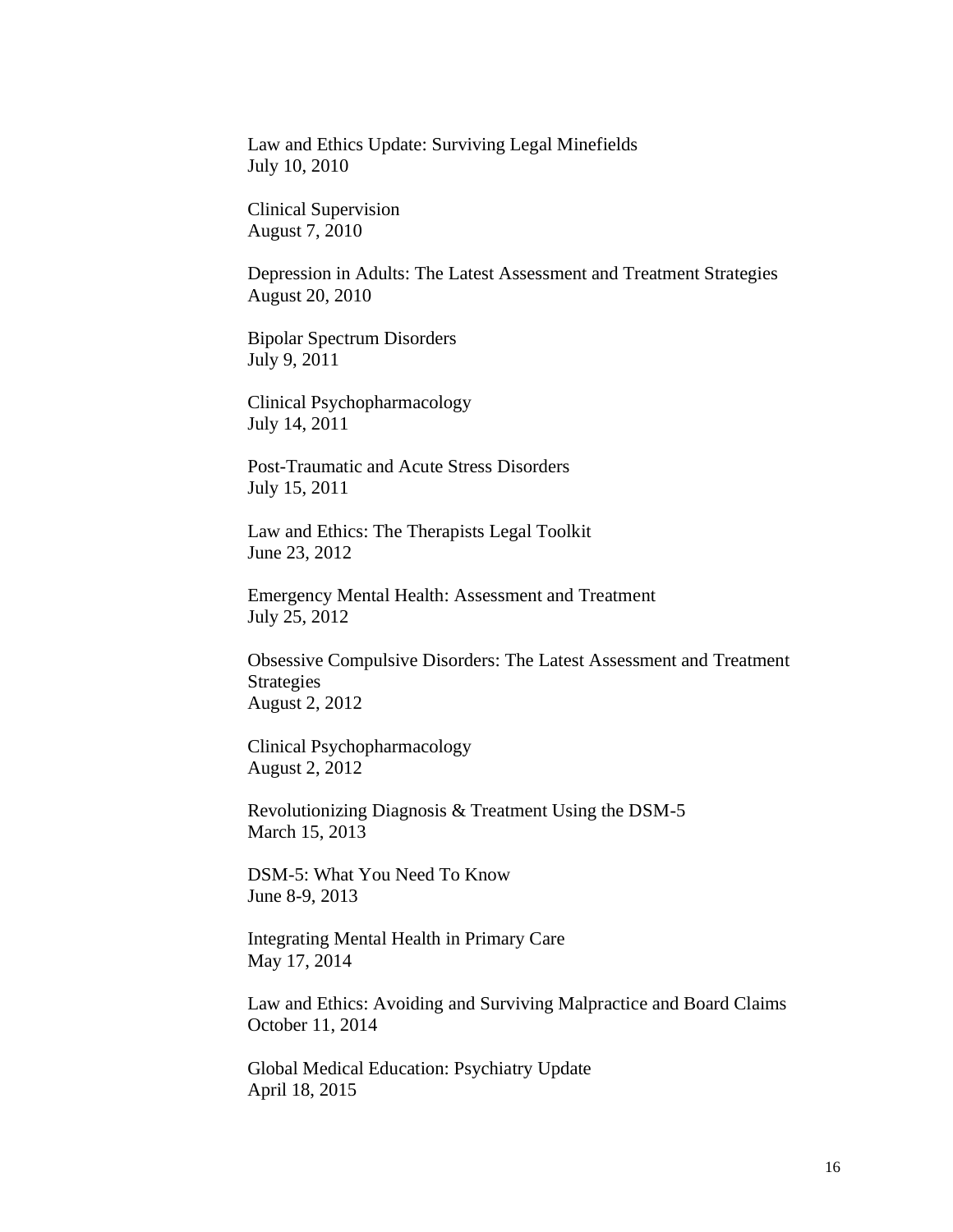Legal and Ethical Challenges Using the DSM-5: Best Practices August 20, 2015

Counseling for Couples: Understanding and Improving Love Relationships November 14, 2015

Integrating Cognitive Therapy into Clinical Practice December 17, 2015

Understanding Group Psychotherapy: Inpatient and Outpatient June 18, 2016

Being an Emotionally Mindful Therapist September 10, 2016

The Abused Woman: Survivor Therapy June 18, 2016

The Angry Couple: A Conflict Focused Approach June 18, 2016

Depression: A Cognitive Therapy Approach June 18, 2016

Law and Ethics: Navigating Legal Obstacles and Ethical Dilemmas February 24, 2017

Eleventh International Conference on e-Learning and Innovative Pedagogies March 2-3, 2018

Assessment and Psychological Treatment of Bipolar Disorder August 3, 2018

"I'd Hear Laughter": Finding Solutions for the Family August 3, 2018

The Legacy of Unresolved Loss: A Family Systems Approach August 3, 2018

Mixed Anxiety and Depression: A Cognitive-Behavioral Approach August 3, 2018

William Miller on Motivational Interviewing August 6, 2018